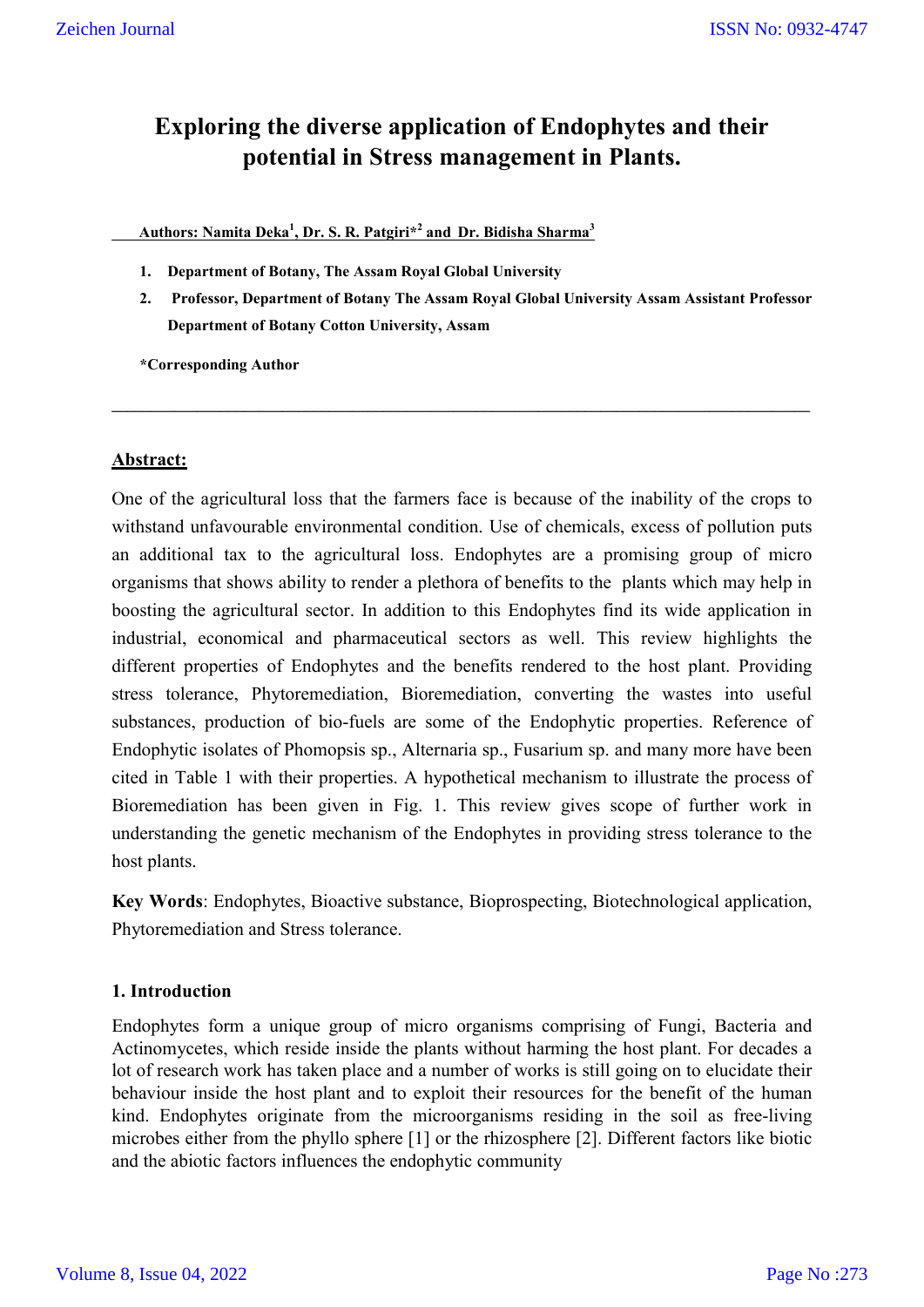structure within the host plant [3]. Endophytes are host specific and are symbiotically associated with the host plant. One of the great advantages of this association is the production of the secondary metabolites by the plants which is believed to be because of the specific endophytic community present in the host plant. The abundance of the endophytic microflora differs with the varying species of the plant [4]. Moreover, the distribution is also affected by the part of the plant and the age of the plant. Colonisation frequency and the species richness depends on the age of the tissue dominated by the endophytic microflora [5]. Whatever the differences may be, in all kinds of plant endophyte interaction, there is a twoway benefit being provided to both the partners. On one hand the Endophyte gains can be counted in terms of shelter and nutrients that it derives from the host plant. On the other hand, the plant gain can be counted in the form of growth promotion, increased tolerance to harsh environment and induced resistance to pests and diseases.

Endophytes isolated from different types of plant species includes various medicinal plants, economically important plants as well as mangroves. In all these studies fungal species, bacterial species and the actinomycetes have been isolated from the host plants as Endophytes. As per the data provided by Alvin *et al*, 2014 only 10-15 % of existing species of higher plants have been investigated for their medicinal benefits. Traditional knowledge related to the usage of the medicinal plants in the treatment of various diseases is very often kept secret. And therefore, the ethnobotanical knowledge has provided the basis for carrying out further investigation into the medicinal properties of these plants. In the recent past the biochemical assays of the secondary metabolites of the plant as well as the metabolites of the endophytic isolates have shown similarity in their properties. The endophytic derivatives have been found to be having anxiolytic properties, antimicrobial properties, ability to enhance plant growth etc [2]. There may be relation between the derivatives isolated from the plant and the endophytic species inhabiting the host plant. As the plants are affected by the environmental factors, hence any alteration in the environmental factor like temperature, humidity etc can have an impact on the bioactive substances produced by the endophytes. On the other hand, the biotic factors that can harm the plants have also been found to be affected by the presence of the endophytes [7]. Various environmental stress both biotic and abiotic ones have a detrimental effect on the overall growth and development of the plant. But it has been found in the studies that the presence of endophytes confers stress tolerance ability to the plants. This novel property can be utilised to provide stress tolerant varieties by genetic engineering which can boost the agricultural sectors globally. As Endophytes shows a varied trend in their properties hence to throw some light on it, the present review aims to bring out the diverse application of the endophytes in various sectors and understand the mechanism in rendering stress tolerance in plants. There is much scope in revealing the exact genetic mechanism that operates in the host plant due to the presence of the Endophytes. Furthermore extensive research is also required in finding the specific bioactive substance secreted by the specific endophytic species in the host plant.

#### **2. Endophytes and the Host Plant**

Microorganisms play a very important role in our environment. They are not only important for the nitrogen fixation, cleaning up the environment, recycling of the mineral nutrients etc but they also help the organisms by interacting with them. The relationship between the microorganism and the other living organisms are of diverse nature where plants also share a very interesting relationship with the microorganisms. Endophytism is one such interesting relationship between the two. Several plants have been studied for the presence of the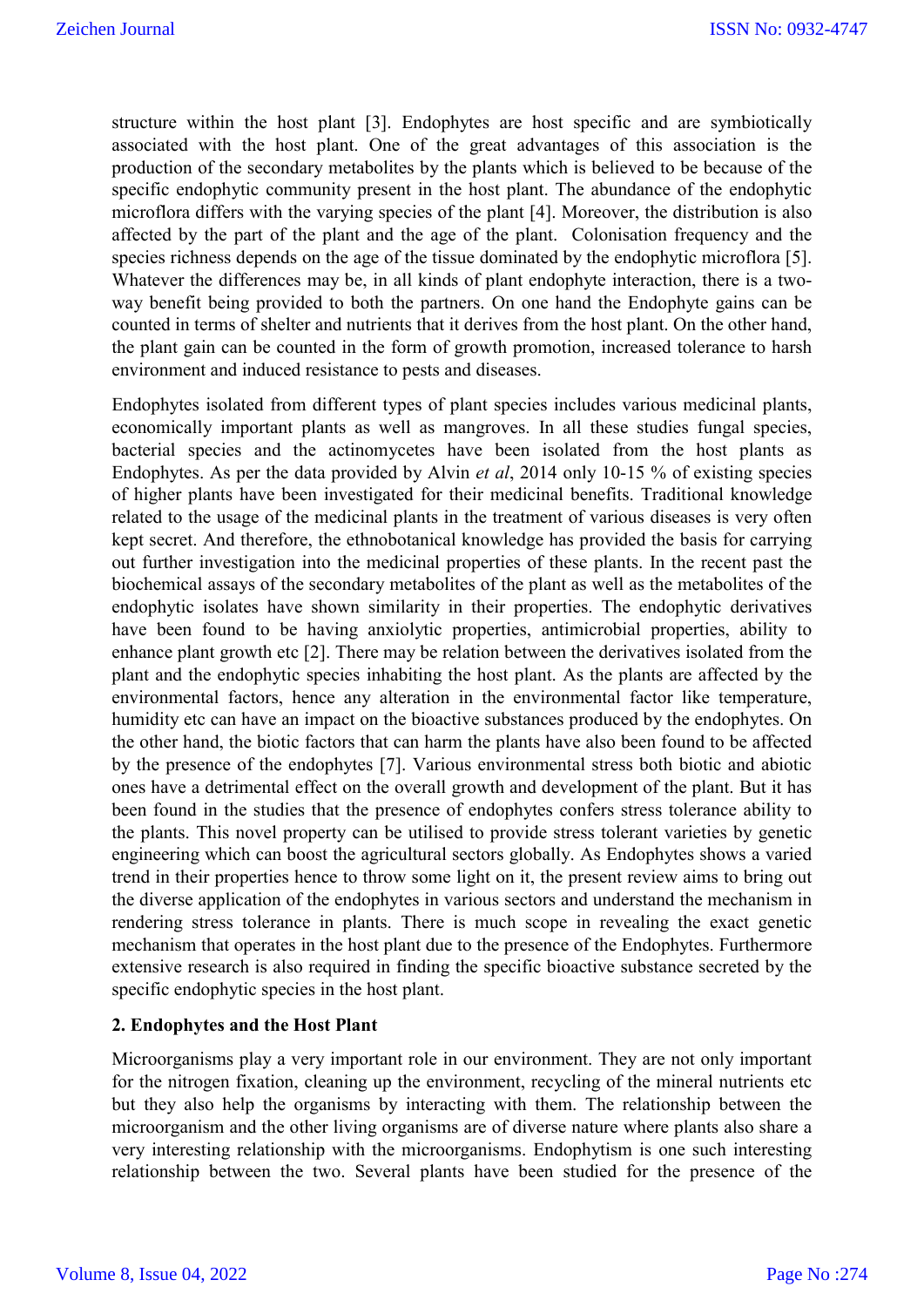endophytic microflora. The endophytes are believed to enter the host plant by various mechanisms. The most common way of entry into the host plant is believed to be the roots. Any wound or injury in the roots may cause the transmission of the specific endophytes into the host plant. Wounds also create favourable conditions for the endophytic bacteria by allowing leakage of plant exudates that provide nutrition to the endophytic bacteria [8]. The specificity of the endophyte has been believed to be the signalling molecules produced by the host plant. The fungus *Phomopsis sp*. is capable of producing some specific enzymes that facilitates its entry into the host plant. This shows that there is a correlation between the mode of entry of the endophytic fungi and the host plant [9]. Generally the interactions seem to be simple but according to some believers' endophytic interactions are frequently complex which involves more than two partners. Endophytic bacteria and fungi may interact not only with the host plant but also with the other organisms, including mycorrhizal fungi and metazoa [10]. Colonization takes place in the internal tissues and this property gives them an ecological advantage over the epiphytic species [11].

The endophytic species have been isolated from the different tissues and parts of the plant. The mechanism of colonization shows similarity for both the endophytic bacteria as well as endophytic fungi with respect to colonisation in roots [10] but may differ as well to some extent. For studying the endophytic growth pattern, inter and intra cellular nature, endophyte density in tissue and to identify the particular tissue where the endophytes reside, histological investigations are carried out [12]. After isolation, the identification of the endophytic isolates has been done both by undertaking classical approach and modern methods. Traditional methods or Classical methods of identification is based on colony morphology, spore shape and size, microscopy etc. In recent times Modern technique of identification is being done on a large scale so as it gives proper identification at the generic level of the species. Modern techniques of molecular biology using genomic DNA isolation, amplification of ITS genes and sequencing of desired genes are done for proper identification of the isolates [8].

# **3. Secondary Metabolites**

Worldwide efforts are under way to isolate endophytes from a vast range of host plants and to study their natural products. A large number of compounds are produced by the plants as a result of secondary metabolism. These compounds do not aid in the normal growth and development of the plant but have been found to be of immense benefits. Though some of the secondary metabolites like Ergot Alkaloids and Indole-diterpene derivatives are toxic in nature [13] but in most of the cases the metabolites have been found to be of importance. The pharmacological effects of the medicinal plants are basically dependent on their phytochemical constituents [14]. Both in the traditional and the modern medicine the plant derivates find its place for its applications. It has been hypothesized that the secondary metabolites produced by the plants may be due to the physiological activity of the specific endophytic microflora present within the host plant [6]. Medicinal plants are rich in secondary compounds like flavonoids, anthraquinones, saponins, sterols, phenols and essential oils [7]. Endophytes have been experimentally shown to produce effective bioactive substances from their host plants [9]. One of the most common Endophytic Fungi *Alternaria sp*. isolated from the roots of marine semi mangrove plant has been reported to produce Xanthone which is a strong anti-oxidant and antimicrobial agents. This single fungal endophyte is found to act as an Antioxidant agent, Anti- HIV agent, Anti-tumor agent as well as Anti diabetic agent [15]. Endophytic bacteria isolated from the stems of *Cissus quadrangularis* indicated the presence of secondary metabolites having bioactive potential by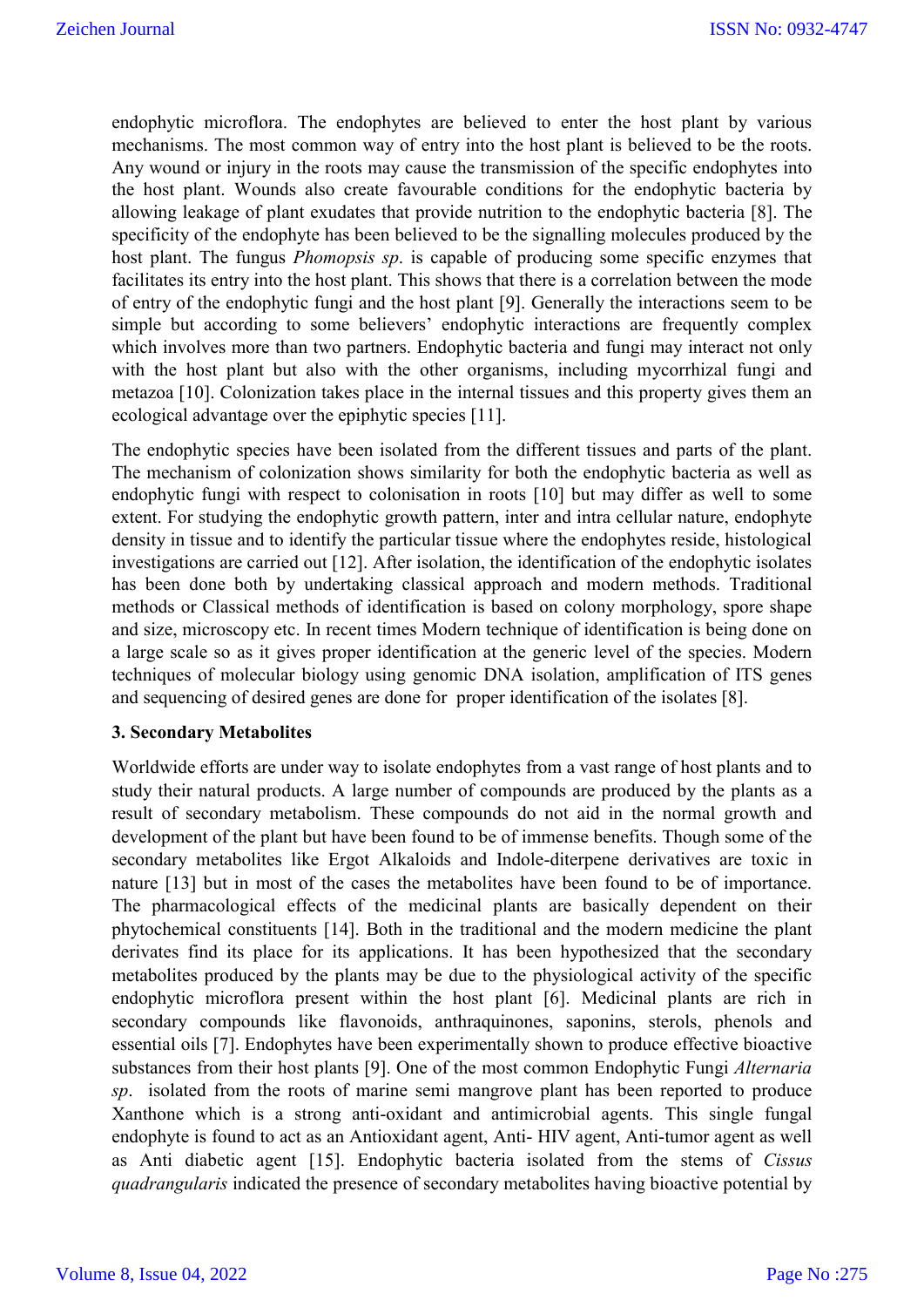GC-MS analysis [16]. Phytochemical screening done on the endophytic fungal isolates of *Riccinus Communis* also revealed the presence of secondary metabolites that resemble those in the host plant extracts [17]. In several other medicinal plants like *Bryophyllum pinnatum* [18,19] endophytic isolates exhibited biopotential activities in the form of showing antimicrobial activities. Though in most of these studies the antimicrobial activities have been shown against some of the pathogens but the specific bioactive compounds in the extracts that may be present has not been worked out. Hence ascertaining the role of the specific endophytic species is very important to draw out their benefits. A list of the Endophytic fungi showing the anti-microbial activities along with the host plants is shown in Table 1.

Table 1: List of the endophytic microflora isolated from the different host plants conferring antimicrobial properties

| SI.            | <b>Host Plant</b>       | Endophyte                                                                                                                               | Nature of endophytic activity                                                                                                                                                           | <b>References</b>           |
|----------------|-------------------------|-----------------------------------------------------------------------------------------------------------------------------------------|-----------------------------------------------------------------------------------------------------------------------------------------------------------------------------------------|-----------------------------|
| No.            |                         | <b>Isolated</b>                                                                                                                         |                                                                                                                                                                                         |                             |
| $\mathbf{1}$   | Bryophyllum<br>pinnatum | Alternaria<br>alternata<br>Aspergillus niger<br>Chaetomium spp.<br>Fusarium solani<br>Penicillium<br>citrinum<br>Penicillium<br>notatum | Exhibited<br>antibacterial<br>effect<br>$E$ .<br>against<br>coli,<br>Y. pestis and S. aureus.                                                                                           | Sagar et al,<br>2017        |
| $\overline{2}$ | Oryza sativa            | Streptomyces sp.<br>Chaetomiun<br>globosum<br>Penicillium<br>chrysogenum<br>Fusarium<br>oxysporum<br>Cladosporium<br>cladosporioides    | Exhibited<br>antifungal<br>activity<br>against<br>Rhizoctonia<br>solani,<br>Macrophomina<br>phaseolina,<br>Nigrospora<br>Phoma<br>oryzae,<br>sorghina<br>and<br>Alternaria<br>alternata | Naik<br>et al,<br>2006 [63] |
| $\overline{3}$ | Vitex negundo           | Alternaria solani<br>Aspergillus flavus<br>Mucor hiemalis<br>Phomopsis sp.                                                              | Exhibited anti-bacterial activity<br>against E.coli, S. typhimurium,<br>cereus,<br>$B$ .<br>$B_{\cdot}$<br>subtilis,<br>$K_{\cdot}$<br>pneumoniae and S. aureus                         | Desale et al,<br>2013 [64]  |
| $\overline{4}$ | Potentilla              | Talaromyces                                                                                                                             | Exhibited antimicrobial activity                                                                                                                                                        | Bhagowaty                   |
|                | fulgens                 | flavus                                                                                                                                  | against five human pathogens                                                                                                                                                            | et<br>al,                   |
| $\overline{5}$ | Osbeckia                | Mortierella                                                                                                                             | namely-<br><b>Bacillus</b><br>cereus,                                                                                                                                                   | 2012[65]                    |
|                | stellata                | hyalina                                                                                                                                 | Salmonella typhi, Escherichia                                                                                                                                                           |                             |
| 6              | Osbeckia                | Paecilomyces                                                                                                                            | coli, Staphylococcus aureus, and<br>albicans.<br>Exhibited<br>Candida                                                                                                                   |                             |
|                | chinensis               | variabilis                                                                                                                              | antioxidant activity as well.                                                                                                                                                           |                             |
| $\tau$         | Camellia                | Penicillium                                                                                                                             |                                                                                                                                                                                         |                             |
|                | caduca                  |                                                                                                                                         |                                                                                                                                                                                         |                             |
| 8              | Schima                  | Penicillium                                                                                                                             |                                                                                                                                                                                         |                             |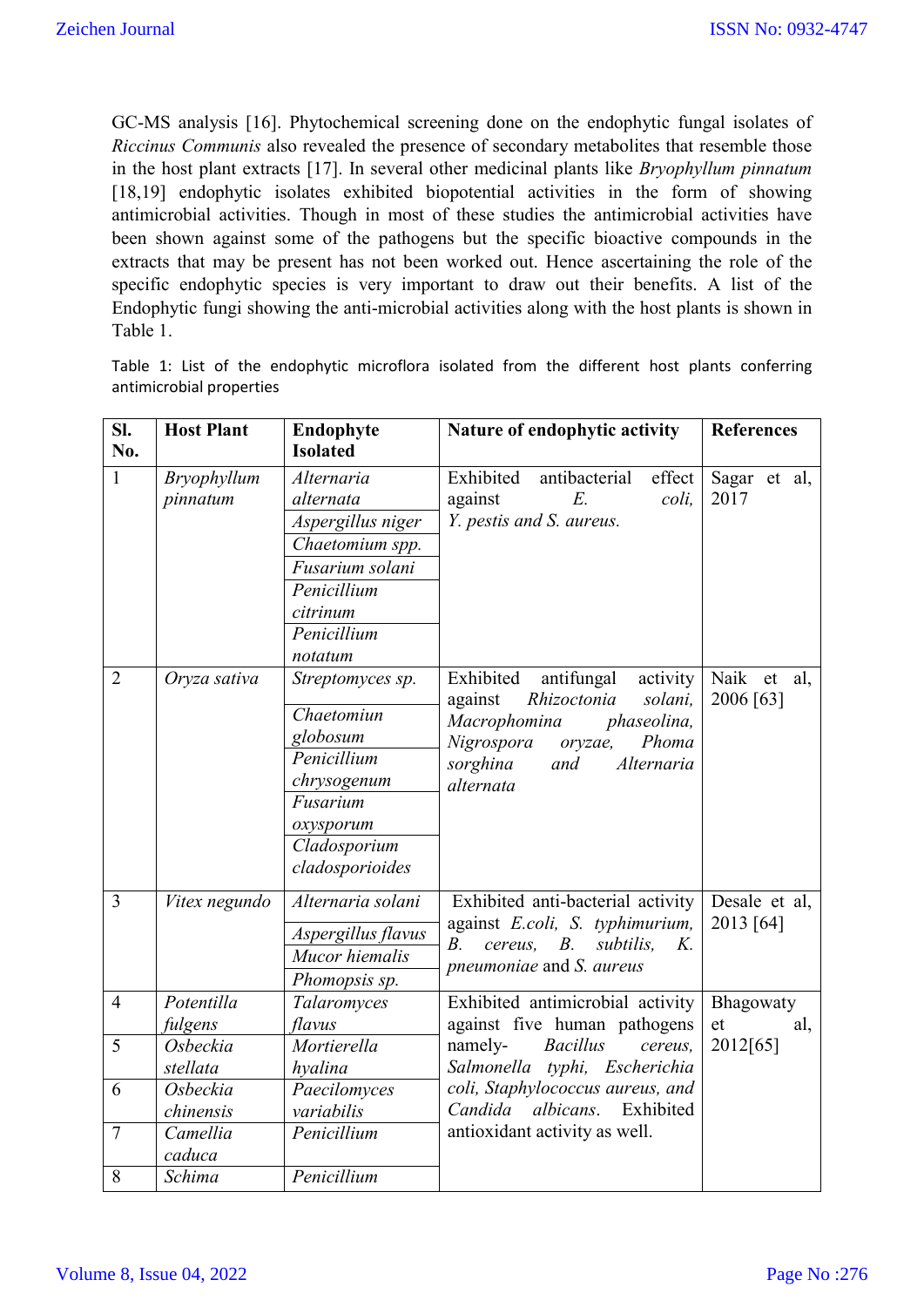|    | khasiana                   |                                                                                                                                                                                                                                                         |                                                                                                                                                                                                                                                                                                                                                  |                                |
|----|----------------------------|---------------------------------------------------------------------------------------------------------------------------------------------------------------------------------------------------------------------------------------------------------|--------------------------------------------------------------------------------------------------------------------------------------------------------------------------------------------------------------------------------------------------------------------------------------------------------------------------------------------------|--------------------------------|
| 9  | Calotropis<br>procera      | Aspergillus<br>nidulans<br>Curvularia<br>hawaiiensis<br>Chaetomium<br>arcuatum<br>Chaetomium<br>atrobrunneum                                                                                                                                            | Extracts of the isolates exhibited<br>significant antibacterial activity<br>tested<br>bacterial<br>against the<br>which<br>strains<br>includes<br>Pseudomonas<br>aeruginosa,<br>Serratiamar cescens,<br>Shigella<br>Salmonella<br>flexneri,<br>typhi,<br>Escherichia<br>Proteus<br>coli,<br>mirabilis<br>Klebsiella<br>and<br><i>pneumoniae.</i> | Rani<br>al,<br>et<br>2017 [66] |
| 10 | Ricinus<br>communis        | Aspergillus<br>fumigates<br>Aspergillus<br>japonicas<br>Aspergillus niger<br>Fusarium<br>semitectum<br>Curvularia<br>pallescens<br>Phoma hedericola<br>Alternaria<br>tenuissima<br>Fusarium solani<br>Drechslera<br>australien<br>Aspergillus<br>repens | Exhibited antibacterial activity<br>against six strains of pathogenic<br>bacteria such as Bacillus subtilis,<br>Enterococcous sp., Klebsiella<br>pneumoniae, Escherichia coli,<br>Salmonella typhimurium<br>and<br>Staphylococcus aureus                                                                                                         | Sandhu et al,<br>2014)         |
| 11 | Ephedra<br>aphylla         | Pleospora tarda                                                                                                                                                                                                                                         | Exhibited antiviral activity with<br>ability<br>of<br>the<br>producing<br>compounds such as- alternariol<br>and alternariol-(9)-methyl ether                                                                                                                                                                                                     | Selim<br>et<br>al, 2018        |
| 12 | Rauwolfia<br>tetraphylla L | Curvularia sp.<br>Aspergillus sp.                                                                                                                                                                                                                       | Exhibited antimicrobial activity<br>against Staphylococcus aureus,<br>Bacillus cereus, Pseudomonas<br>aeruginosa, Escherichia<br>coli,<br>Salmonella typhimurium<br>and<br>Candida albicans<br>Extract of Aspergillus sp. gave<br>effective<br>inhibition<br>against<br>tested<br>organisms<br>except<br>$P_{\cdot}$<br>aeruginosa               | Alurappa<br>et<br>al, 2018     |

# **4. Bioprospecting and Biotechnological application of Endophytes**

Endophytes have found its wide application in all the fields of biological applications. Its most important application is in the form of Biotechnological application. Phyto remediation,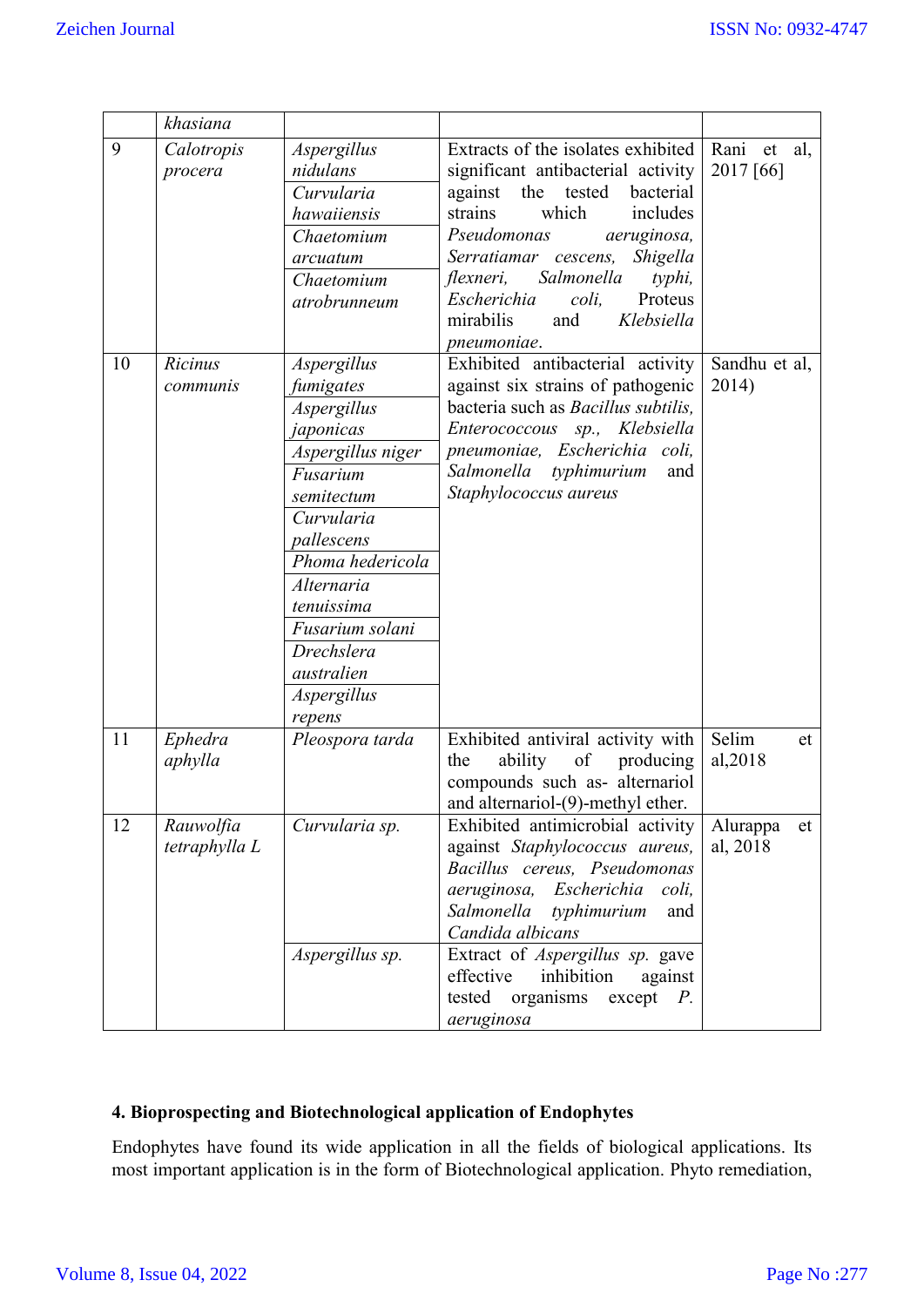Production of non- food crops for biomass and biofuel productions are some of the important applications of endophytes. They can be used as antibacterial and antifungal agents [19] which makes them a potent biocontrol agent. One of the major consequences with the use of chemicals for the agricultural field is pollution. So, if the plants can be infected with the specific endophytes then damage caused to the soil by the increased use of chemicals can be resolved. Many medicinal plants found to be infected with endophytes are able to produce the potent bioactive substances able to cure many diseases [18].

#### 4.1 Growth Promotion in Plants

Various studies have shown the ability of the endophytic species to produce hormones capable of inducing growth in plants. This proves to be of great significance in the field of agronomy. Use of the specific microbial species or making the plant transgenic by inserting the genes of the specific endophytic species can reduce the dependence on the artificial growth promoters. This will thereby reduce soil pollution as well as water pollution to a great extent. In one of the experiment the endophytic bacteria isolated from Nepalese Sweet Potato exhibited IAA production ability along with having nitrogen fixing gene and acetylene reduction assay ability [20]. One of the Endophyte *Streptomyces sp.* belonging to Actinomycetes were found to produce IAA and also showed maximum amount of phosphate solubilization [7]. Thus this species can prove to be of significance if the specific genes can be identified and modified. In another study 25 endophytic bacterial species isolated from tropical legume crops exhibited the ability of producing growth promoting substances like gibberellic acid, Indole acetic acid and cytokinin [21]. Endophytic fungal isolates from *Theobrama cacao* and *Theobrama grandiflorum* trees exhibited the potential of growth promotion in plants [22]. In some species endophytic species have also shown the ability of Siderophore production. Siderophores are chemicals secreted under low iron stress thereby acting as ferric iron chelating agent [23]. Inoculating crop plants with such endophytic species can help in enhancing the growth of the plants, thereby increasing their production efficiency as well.

#### 4.2 Endophytes in Bioremediation

The term bioremediation refers to the use of naturally occurring microbes or their genes to break down the environmental pollutants there by acting as cleaning agents. Among all the various applications of endophytes, the ability to degrade and clean the environment is again of importance. It is a dual process where the endophytes use the mineral elements for their growth and development and on the other hand the soil, water and air get rid of the harmful contaminants.

The mechanism of Bioremediation can be shown as follows-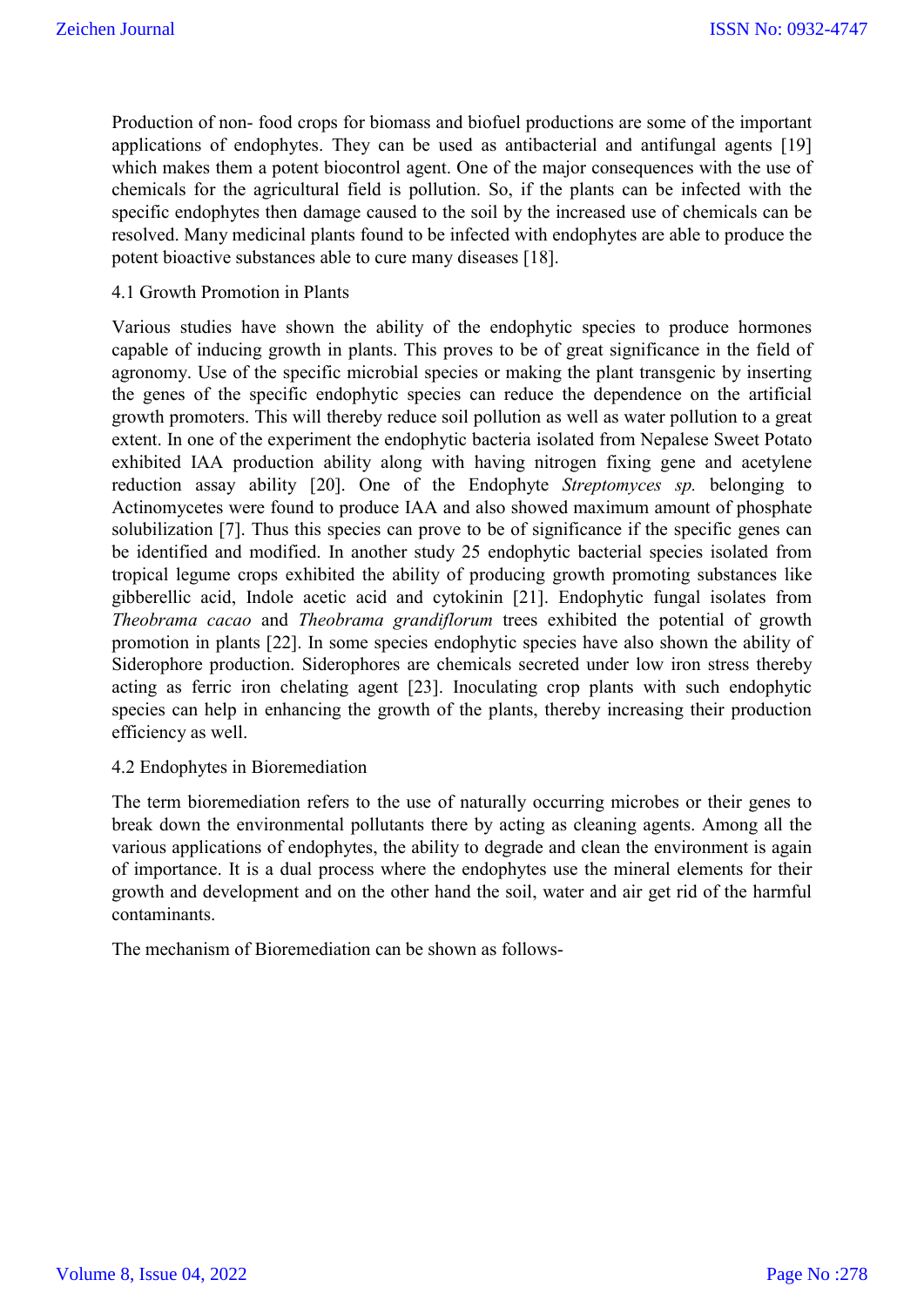

Fig. 1: Hypothetical mechanism to show the process of bioremediation by the endophytic microbes.

The figure depicted above is a hypothetical assumption on the benefits that the plants can derive out of the process. The endophytic microbial population is thus serving dual purpose. On one hand it is acting as a cleaning mechanism in the environment and on the other hand it is acting as a source of mineral ions to the plants. This feature is of much agronomic importance. mechanism to show the process of bioremediation by the endophytic<br>above is a hypothetical assumption on the benefits that the plants can<br>cess. The endophytic microbial population is thus serving dual purpose.<br>ing as a clea

Various metal- ions were found to be degraded and solubilised with the use of the endophytes. Endophytic fungi grown in culture media supplemented with toxic metal concentration were found to have undergone bioremediation [24].Endophytic bacteria Endophytic isolated from *Solanum nigrum* (25), Endophytic fungi isolated from *Agrostis stolonifera* (26) have been found to be effective as heavy metal bioremediation. Accumulation of toxic elements in soil is one of the main problems of industrialization. These element pose a elements in soil is one of the main problems of industrialization. These element pose a serious threat to the Crops as well. Accumulation of Chromium is one such example. Endophytic microbes have been demonstrated to detoxify Chromium from the affected soil. *Rhizopus sp., Aspergillus fumigatus* and *Penicillium radicum* showed 95% detoxification of chromium extracellularly isolated from *Lactuca sativa* [27].

# 4.3 Endophytes in phytoremediation

Phytoremediation is equivalent to Bioremediation process which uses plants to remove or destroy the contaminants in the soil or water. Plants harbouring endophytes are an excellent Endophytic microbes have been demonstrated to detoxify Chromium from the affected soil.<br> *Rhizopus sp., Aspergillus fumigatus* and *Penicillium radicum* showed 95% detoxification of<br>
chromium extracellularly isolated from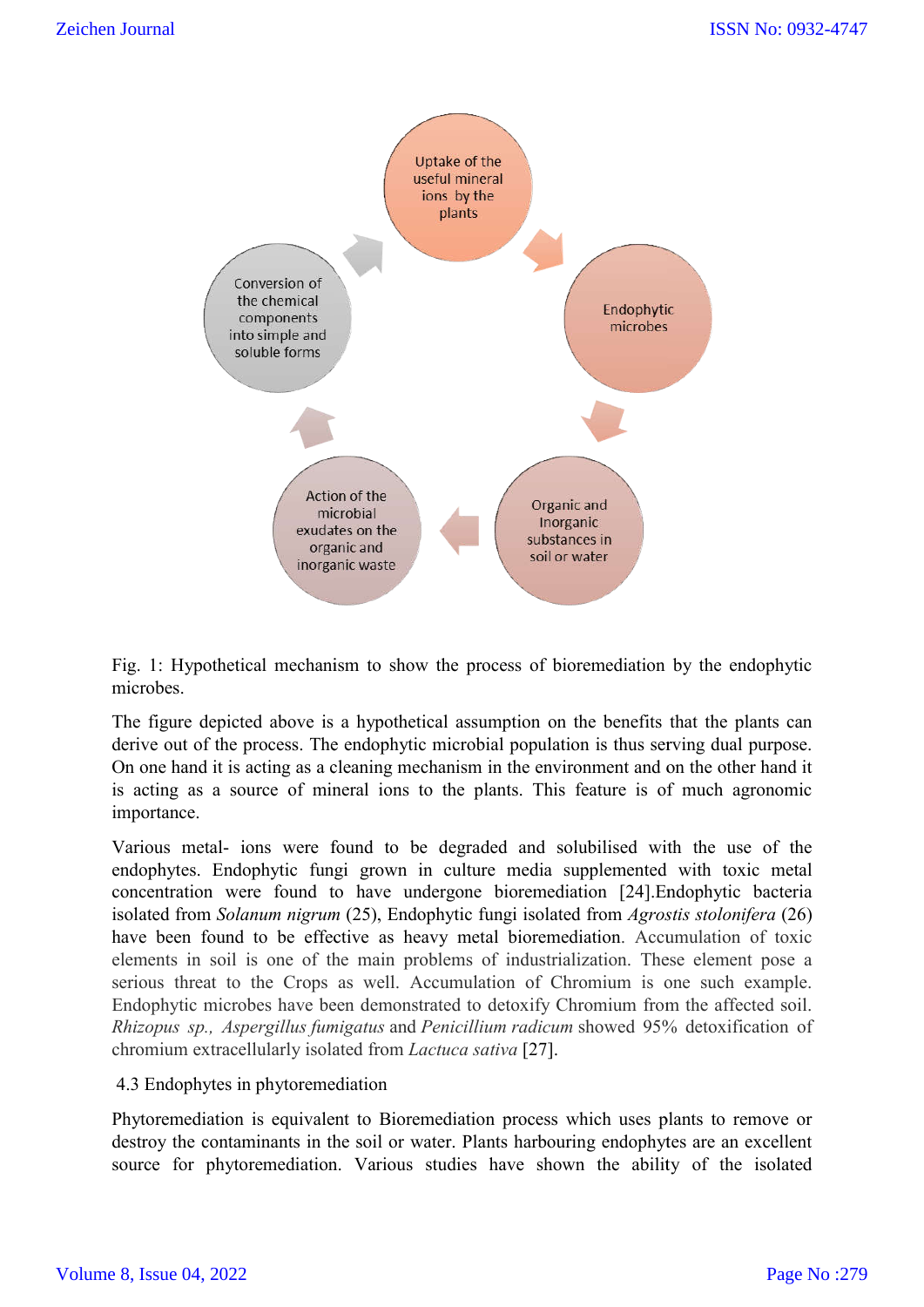endophytes in dissolving or breaking down the contaminants into useful products. Phytoremediation along with cropping is considered a sustainable strategy for remediation of trace element contaminated fields without interrupting crop production. *Sedum alfredii* when cultivated with leguminous plant fava bean (*Vicia fava*) have been found to be effective in removing the trace elements like Cadmium and Lead from the soil [28]. This might have been possible because of the endophytic species in *Sedum alfredii* which also increased the productivity of the fava beans.

Phytoremediation have been also effective in removing heavy metals from the soil. Inoculation of *Alnus firma* with *Bacillus thuringiensis* helps in phytoremediation of soil contaminated with heavy metals [29]. Removal of polyaromatic hydrocarbon has also successful with phytoremediation. Inoculating plants with endophytic bacteria *Pseudomonas putida* prevents the plants from phytotoxic effects of naphthalene [30]. Another endophytic bacteria has been found to be an excellent source for the remediation of Bisphenol from contaminated ground water. The cultivable bacterial endophytic community of *Juncus acutus* is able to use organic contaminants as carbon sources, tolerates metals and is equipped with plant-growth promoting traits [31]. Therefore, inoculating plants with this bacterial strain can be a potent source of phytoremediation in wetlands.

#### 4.4 Organic tools for Hydrocarbon production

Endophytes have been also regarded as a potent candidate for the production of hydrocarbons and their derivatives. Studies reveal that the endophytic relationship with plants may possess metabolic processes that convert cellulose and other carbon sources into myco-diesel hydrocarbons and their derivatives. An endophytic fungus, *Gliocladiun roseum* produced a series of volatile hydrocarbons and hydrocarbon derivatives [32]. Another fungal isolate *Nigrograna mackinnonii* exhibits the ability to produce a series of volatile natural products, including terpenes and odd chain polyenes [33]. Production of hydrocarbon compounds by endophytic fungi *Gliocladium* species grown on cellulose also contributes to the various forms of endophytes capable of producing hydrocarbons [34]. *Myrothecium inunduatum* isolated as an endophyte from a Euphorbeacean herb, *Acalypha indica* in NE India exhibited a mixture of volatile organic compounds (VOCs) including many terpenes, organic acids, ketones, and alcohols [35]. All these findings clearly throw light on the abundance of the endophytic microbes as potent sources for the production of the biofuels.

#### 4.5 Endophytes in Pharmaceutical Industries

The Bioactive substances produced by the endophytic microflora are promising resources as therapeutic agents. Many endophytic species have been identified as the possible sources for their useful products but still their large-scale exploitation is a challenge. However, a lot of work is going on in the field of genome sequencing of these endophytic isolates to derive benefits out of them. Endophytic actinomycetes *Streptomycetes* isolated from medicinal plants exhibited antitumor and antimicrobial activity [36]. Endophytes isolated from eight different anticancer plants demonstrated antiproliferative effects [37]. Endophytic fungi isolated from *Rauwolfia tetraphylla* L. exhibited antimicrobial activity. Phytochemical compounds screening of the endophytic extracts revealed the presence of alkaloids, terpenoids and tannin compounds [38]. A number of medicinal plants have been studied and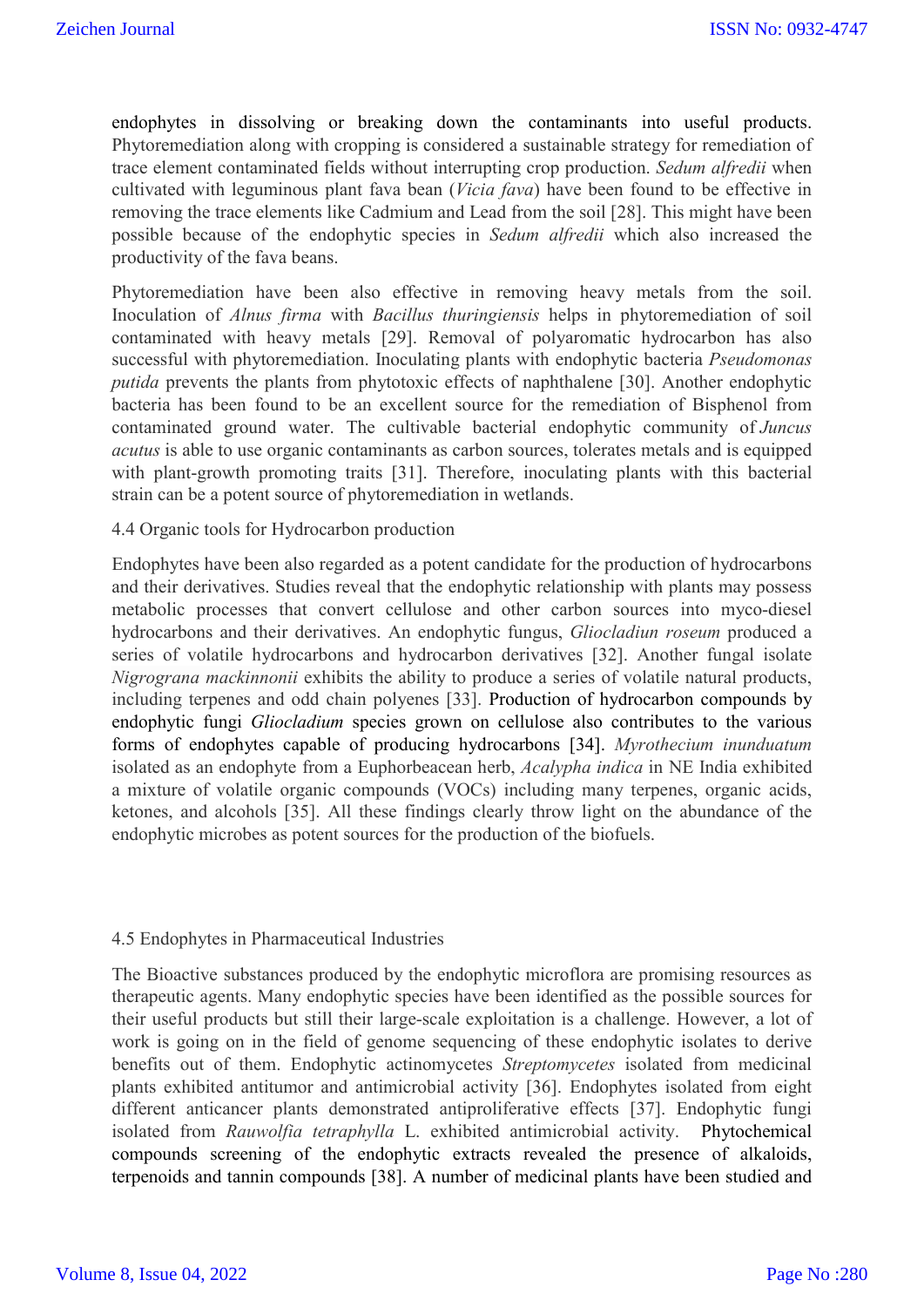endophytic microflora isolated from them have been tested for their antifungal, antibacterial and properties of medicinal importance. Chandra S (2012) has also mentioned the endophytic fungi as a novel source of anticancer lead molecules [39]. Plants like *Riccinus communis*, *Bryophyllum pinnatum*, *Andrographis paniculata*, *Ocimum sanctum* which are used in traditional medicine if exploited for their endophytic diversity can be of immense importance in the field of modern medicine.

A number of endophytes have been isolated from these plants and their endophytic microflora exhibited the presence of bioactive substances as well as the ability to act as antimicrobial agents [17,18,19,40]. *Cissus quadrangularis* plant belonging to Vitaceae family also known 'Asthisamharaka' is used in setting bone fractures in traditional medicines. Phytochemical screening disclosed the presence of alkaloids, flavonoids, saponins, terpenoids, steroids, tannins, amino acids and proteins [41]. The endophytic microflora of this pant also exhibits antimicrobial activity which may be due to the bioactive substances produced by the plant. Genomic sequencing of the endophytic species will help in proper identification of the isolates, phytochemical screening of the endophytic exudates helps in knowing the nature of the chemical component which then can be used for the biotechnological application.

In the recent past few years, scientists have recognized various biotechnological applications of microorganisms which are useful not only for the plants but are of economic importance to humans as well. In this aspect endophytic microbes can perform various tasks such as plant growth promotion, biocontrol agents and also inducing a range of novel compounds that could be potential candidates for use in pharmaceutical and agriculture industries. Endophytic microbes have also been documented to help in bioremediation by removing soil contaminants and increasing soil fertility through nutrient cycling. Secondary metabolites produced by these microorganisms have shown so much potential that they are being manipulated, both physiochemically and genetically, to multiply yields of desired compounds [42].

#### 4.6 Industrial application of Endophytes

Endophytic microorganisms exist within the living tissues of most plant species and are diverse in nature. Endophytes have been documented to be useful in all sorts of industrial applications. From pharmaceutical industries to the textile and agricultural sector, in every discipline they have been found to be effective. *Muscodor* an endophytic fungal genus, produces bioactive volatile organic compounds that has enormous potential in industrial sector. This mixture of gases consists primarily of various alcohols, acids, esters, ketones and lipids [32]. Endophytes have been documented to be an excellent source for removing textile industrial wastes. Bacterial augmentation helped in enhancing the process of remediation effectively [14].. Endophyte-infected grasses have been shown to reduce bird populations at airports through the production of secondary metabolites [45]. Industrially useful enzymes like Amylase and Protease production have been observed in the endophyte isolated from the plant *Eremophilia longifolia* [46]. Further more due to the ability to produce many volatile compounds by the endophytes, they can be used in aroma industries as well as in treating waste water as documented in some of the research work [43, 44].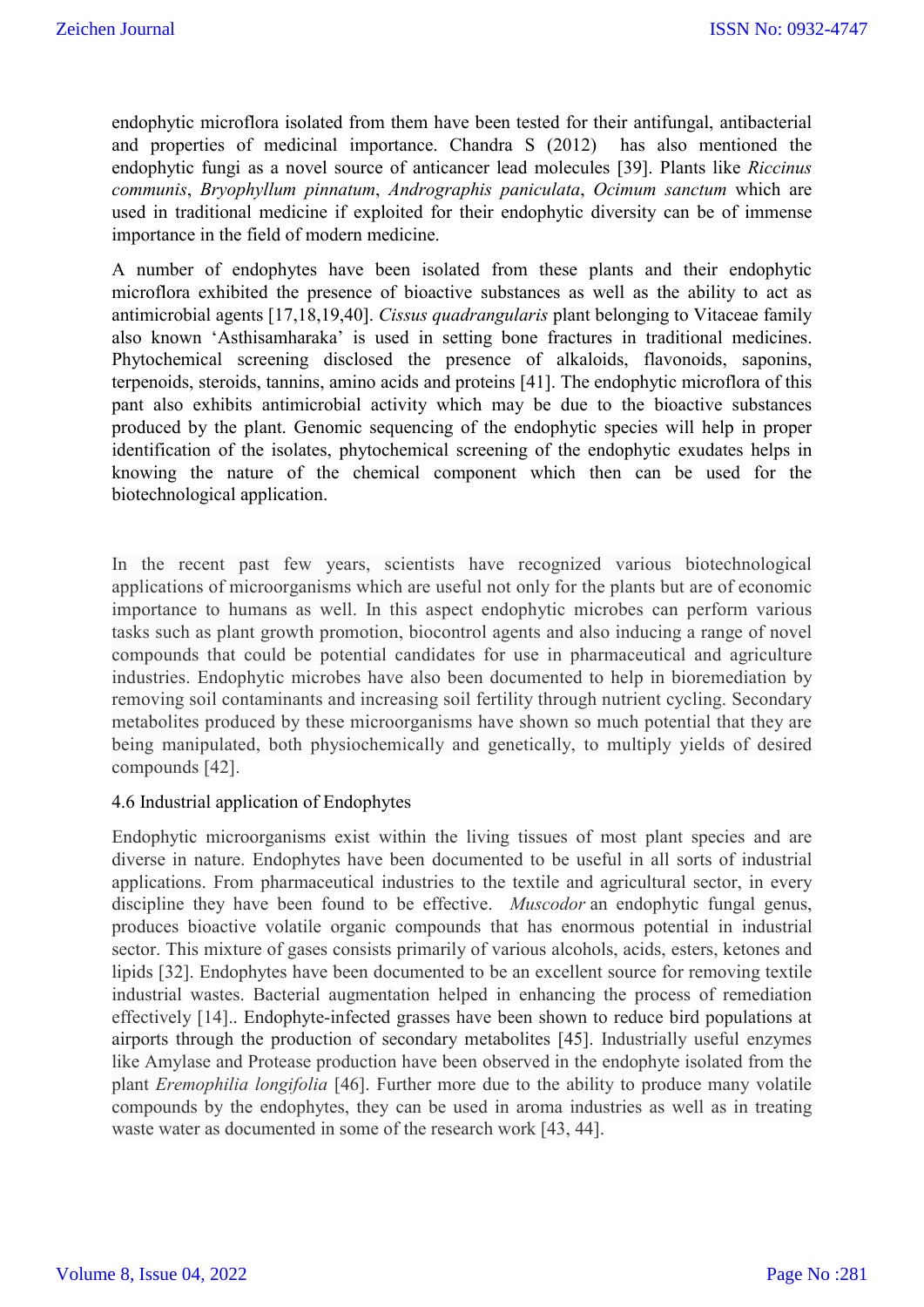### 4.7 Production of anti-oxidants and anti-microbial agents

Several studies have established the fact that microbe invaded plants are a good source for a plethora of bioactive substances. Endophytes associated with various medicinal plants can become a good source for the pharmaceutical industries to produce substances of medicinal importance. According to the studies some fungal endophytic secondary metabolites have anti-fungal, anti- microbial, anti-viral, anti-oxidant and anti- cancer properties. Endophytic fungi like *Aspergillus fumigatus*, *Aspergillus niger*, *Alternaria tenuissima* etc. isolated from *Riccinus communis* were effective against many bacterial strains like *Bacillus subtilis*, *Enterococcus sp*. *E.coli* etc. [17]. Endophytic fungi having the ability to produce resveratrol have been found to be exhibiting antioxidant, antifungal and anti-staphylococcal activities in vitro[47]. In another work endophytic fungi isolated from *Ficus religiosa* L. and the extracts obtained from the isolated fungi were evaluated for their potential as anti-oxidant and antidiabetic agents. Phenols, flavonoids, alkaloids, steroids, terpenes and terpenoids were found to be presented after doing phytochemical screening [48]. Antiviral activities have been found from the endophytic strains from Pleospora tarda extract [49].

#### **5. Endophytes and stress tolerance mechanism in plants**

The normal growth and development in the plants may be affected at times by the different factors externally or internally. This affects the rate of production of the agricultural crops which leads to a huge loss. Every year either due to drought or due to flood a large number of crops are damaged due to natural calamities. Apart from these other biotic and abiotic factors affects the plants. Stress factors in plants are mostly the external factors which may include factors like temperature, pH, light, mineral ion concentration etc. Endophytes rendering stress tolerance mechanism in the host plant has been reported by several workers. The molecular mechanisms for increasing stress tolerance in plants by endophytes include induction of plant stress genes as well as biomolecules like reactive oxygen species scavengers [50].

Thermotolerance of endophytic fungal isolates was reported from the plant species growing in Thar Desert, Rajasthan, India [51] where *Aspergillus species* and *Chaetomiun species* exhibited thermal tolerance to the temperature as high as  $45^{\circ}$ C. Seedlings treated with endophytes grown under drought stress also exhibited better survival rate. These fungal species could be used for making transgenic plants tolerant to thermal fluctuations and thus can be useful in alleviating thermal stress in agriculturally important crops. The type of habitat also determine the nature of tolerance. It has been documented that in endophytes from Xeric areas are drought tolerant and the ones from coastal areas are tolerant to the concentrations of salt. Rodriguez et al (2008) had clearly demonstrated that the native grass species from coastal and geothermal habitats require symbiotic fungal endophytes to tolerate salt and heat respectively [52]. Endophytes have also been reported by them are to render drought tolerance, heat tolerance and salt tolerance to the plants regardless of their habitat.

The effect of fungal endophyte *Neotyphodium spp*. was studied on *Lolium perenne*. The endophyte infected plants exhibited increased plant growth under the conditions of drought [53]. Bacterial endophytes have been also found to be suitable as inoculants not only for plant growth promotion and biocontrol but also for enhancing stress tolerance in Styrian oil pumpkins [54]. An endophytic fungus *Piriformospora indica* has been found to confer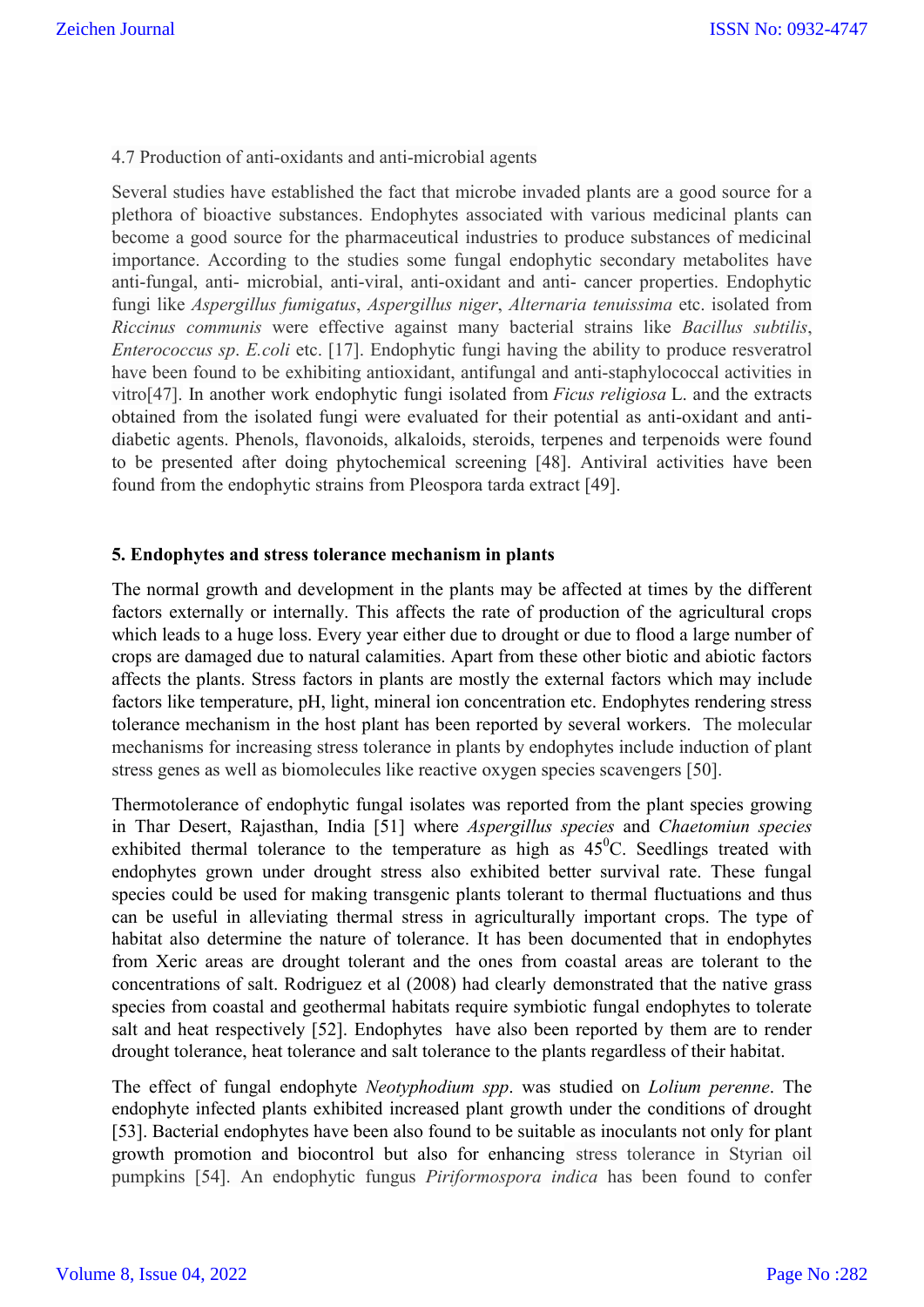drought resistance in *Arabidopsis* seedlings, which is associated with the expression of some diverse set of stress related genes [55]. However, the exact identification of the specific genes conferring the heat and drought tolerance in all the studied plants is much required so as to exploit them for making the transgenic plants which could be grown in the abiotic stress conditions. In another work involving an endophytic fungus infected to pot-grown wheat, it was found that the plants exhibited tolerance to both heat and drought stress [56]. However, the identification of the fungal endophyte enabling the plant to tolerate the stress needs to be established.

In addition to heat and drought, endophyte infected plants have also been found to tolerate salt and heavy metal tolerance. Various research work throws light on the ability of the endophytic microflora enabling the host plants either in natural conditions or in invitro to exhibit this property. One of the endophytic fungi belonging to Basidiomycete *Piriformospora indica* has been shown to increase resistance in the host plant against various abiotic and biotic stress. The effect of this fungi in barley was studied with special focus on anti-oxidants [57]. It was found that the infected plant significantly elevated the amount of ascorbic acid and increased the activity of antioxidant enzymes in barley roots under salt stress conditions. This clearly shows that antioxidants may play a significant role in making the plants tolerant to salt stress. It has been hypothesised that the bacterial endophytes from the phyllo sphere of the halophytes may play a significant role in conferring high tolerance to excessive salinity in the plants unable to tolerate salt stress [58]. Endophytic bacteria belonging to *Bacillus* species has been found to confer this property in the host plant. In another work conducted on the roots of Elephant grass, the endophytic bacterial strains isolated belonging to four different genera, exhibited plant growth promoting activities as well as salt stress tolerance ability. The bacterial strains also exhibited the ability to solubilize insoluble phosphate, fix nitrogen, produce indole acetic acid [59]. Apart from endophytic bacteria, endophytic fungi also have been isolated from the halophytes. The isolates were assigned to Ascomycetes based on ITS sequencing [60]. However, their direct role in conferring salt tolerance to the host plant need to be established.

Mineral tolerance in the endophytic infected plants have also been found to be beneficial in terms of biotechnological application. Minerals are an important requirement for the normal growth and development for the plants. Mineral deficiency and mineral toxicity, both may affect the physiological activities in the plant, thereby effecting the normal growth and development of the plant. The effect of *Neotyphodium spp*. in *Festuca spp*. was studied for cadmium tolerance. The results from all Cd treatments showed higher biomass production and higher potential to accumulate Cd in roots and shoots of endophyte-infected plants than endophyte-free plants. Cadmium accumulation by plants indicated that the grasses were capable of Cd hyperaccumulation [61]. Endophyte infected plants have also been found to perform better in phosphorus deficient soil in comparison to non-infected plants [62].

#### 6. Future challenges (Discussion) and Conclusion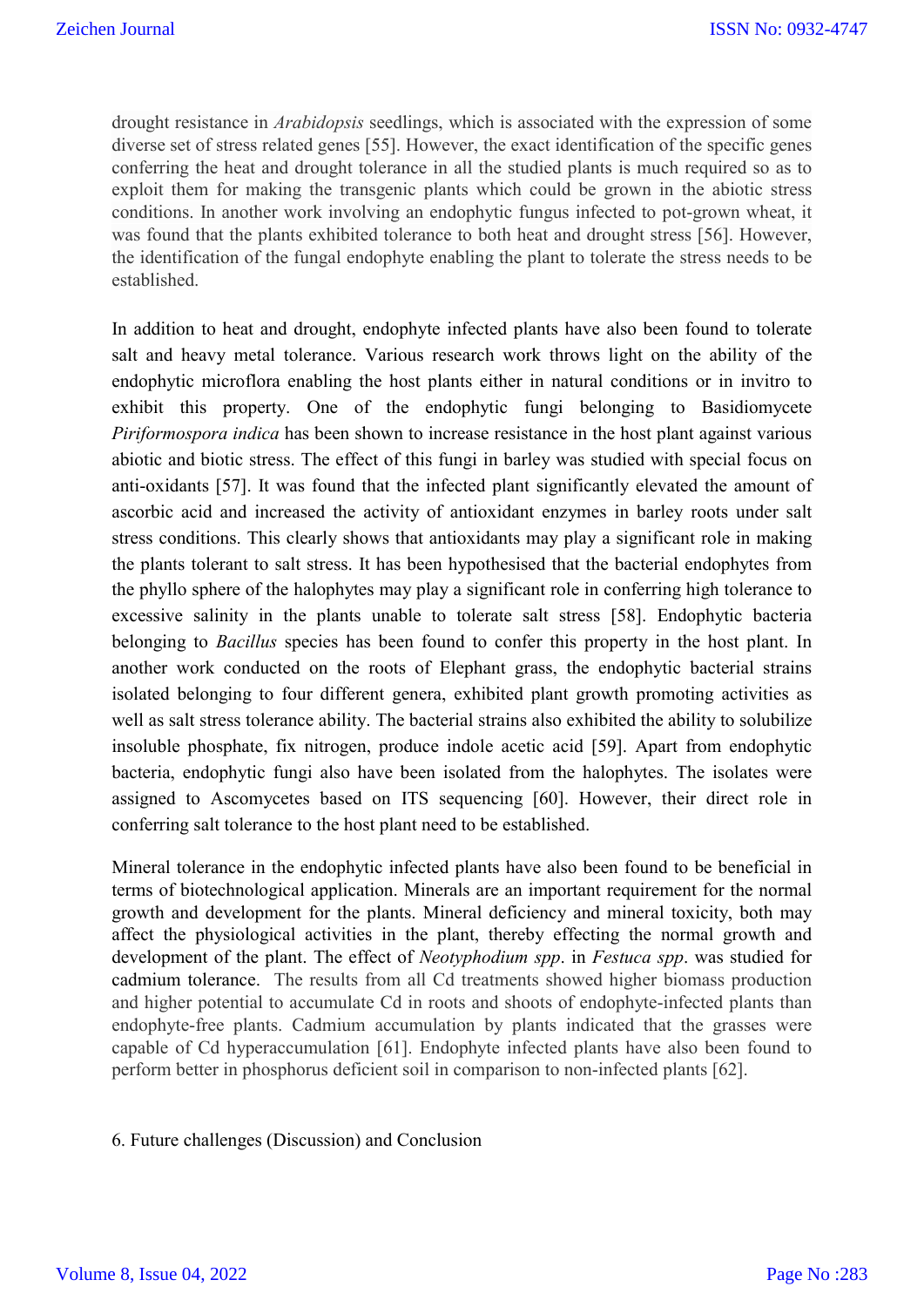For sustainable management in agriculture the challenges faced by the stakeholders must be addressed and dealt in a scientific manner. The main challenges faced by the farmers are the abiotic and the biotic factors which hamper the crop production, sometimes to a great extent. Not only the crops are affected but by excessive flooding and drought the soil quality is also affected. One of the most modern approach to deal with the problem is to produce hybrids or transgenic plants which can grow in stressful conditions as well as can also protect themselves from the biotic factors. Inoculating cereal crops like Oryza sativa with its bacterial isolates can protect the plant from the attack of insects and pests. Thus these isolates can behave as biocontrol agents [63]. Another plant Vitex negandu can be used for phytoremediation as its isolates exhibit antibacterial activities [64]. Use of natural products definitely helps in conservation of natural resources and thereby help in biodiversity conservation. Similarly other plants like Camellia sp., Calotropis sp., Osbeckia sp., etc. can also be made transgenic by inoculating with their specific endophytic isolates and then can be used for antimicrobial activities [65, 66]. Endophytes have been found to exhibit a plethora of benefits in all aspects. In most of the studies the nature and type of endophytes residing in the host plant have also been identified. However, their exact mechanisms need to be explored in most of the cases. In addition to this extensive work is required in isolating the endophyte specific to the host plant, identifying the bioactive substance secreted by the endophyte in the host plant and understanding the genetic mechanism involved in understanding the expression of the specific endophytic species in the host plant. Studies related to endophytic diversities are available but there is ample scope for doing research in other aspects of the endophytes as well. There is a much need to bring out the role of endophytes in conserving the bioresources by applying newer technologies. This not only will help in conserving the nature but will also bring benefits for the human kind.

# **Conflict of Interest:**

The authors declare no conflict of interest.

**Funding Declaration**: No funding has been granted for this work.

# **References:**

- 1. Lopez Fernandez, J. S. (2017). Molecular ecological interactions of bacterial endophytes with their host Vitis vinifera (L).
- 2. Iyer, B., & Rajkumar, S. (2017). Host specificity and plant growth promotion by bacterial endophytes. *Current Research in Microbiology and Biotechnology*, *5*(2), 1018-1030.
- 3. Gaiero, J. R., McCall, C. A., Thompson, K. A., Day, N. J., Best, A. S., & Dunfield, K. E. (2013). Inside the root microbiome: bacterial root endophytes and plant growth promotion. *American journal of botany*, *100*(9), 1738-1750.
- 4. Tejesvi, M. V., Tamhankar, S. A., Kini, K. R., Rao, V. S., & Prakash, H. S. (2009). Phylogenetic analysis of endophytic Pestalotiopsis species from ethnopharmaceutically important medicinal trees. *Fungal Diversity*, *38*, 167.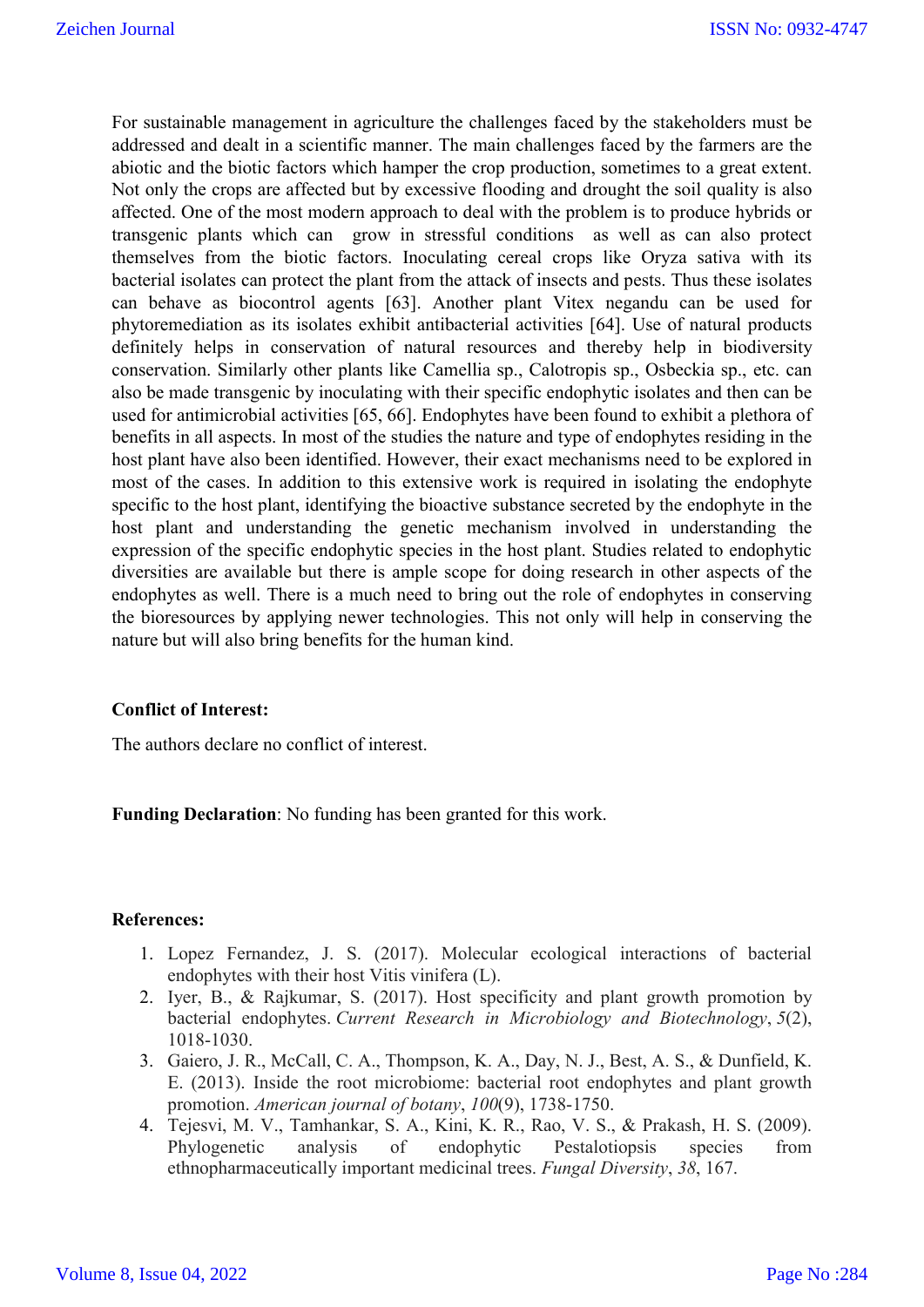- 5. Nayak, B. K. (2015). Studies on endophytic fungal diversity from different leaf samples of Pongamia pinnata. *Int Journal of MediPharm Res*, *1*, 134-138.
- 6. Alvin, A., Miller, K. I., & Neilan, B. A. (2014). Exploring the potential of endophytes from medicinal plants as sources of antimycobacterial compounds. *Microbiological research*, *169*(7-8), 483-495.
- 7. Gangwar, M., Dogra, S., Gupta, U. P., & Kharwar, R. N. (2014). Diversity and biopotential of endophytic actinomycetes from three medicinal plants in India. *African Journal of Microbiology Research*, *8*(2), 184-191.
- 8. Lata, R. K., Divjot, K., & Nath, Y. A. (2019). Endophytic microbiomes: biodiversity, ecological significance and biotechnological applications. *Research Journal of Biotechnology*, *14*, 10.
- 9. Dai, C. C., Chen, Y., Tian, L. S., & Shi, Y. (2010). Correlation between invasion by endophytic fungus Phomopsis sp. and enzyme production. *African Journal of Agricultural Research*, *5*(11), 1324-1340.
- 10. Schulz, B., & Boyle, C. (2005). The endophytic continuum. *Mycological research*, *109*(6), 661-686.
- 11. Quecine, M. C., Batista, B. D., & Lacava, P. T. (2014). Diversity and biotechnological potential of plant-associated endophytic bacteria. *Biotechnology: plant biotechnology*, *2*, 377-423.
- 12. Verma, S. K., Kharwar, R. N., Gond, S. K., Kingsley, K. L., & White, J. F. (2019). Exploring endophytic communities of plants: methods for assessing diversity, effects on host development and potential biotechnological applications. *Seed Endophytes. Springer International Publishing, Cham*, 55-82.
- 13. Pirelli, G. J., Anderson, N. P., Craig, A. M., & Young, C. A. (2016). Endophyte toxins in grass and other feed sources. *Risk to Livestock*, 10-10.
- 14. Hussain, M. S., Fareed, S., Saba Ansari, M., Rahman, A., Ahmad, I. Z., & Saeed, M. (2012). Current approaches toward production of secondary plant metabolites. *Journal of pharmacy & bioallied sciences*, *4*(1), 10.
- 15. Eram, D., Arthikala, M. K., Melappa, G., & Santoyo, G. (2018). Alternaria species: endophytic fungi as alternative sources of bioactive compounds. *Italian Journal of Mycology*, *47*, 40-54.
- 16. Anwar, P. Z., Sezhian, U. G., & Narasingam, A. BIOACTIVE COMPOUND ANALYSIS AND BIOACTIVITIES OF ENDOPHYTIC BACTERIA FROM CISSUS QUADRANGULARIS.
- 17. Sandhu, S. S., Kumar, S., & Aharwal, R. P. (2014). Isolation and identification of endophytic fungi from Ricinus communis Linn. and their antibacterial activity. *Int. J. Res. Pharm. Chem*, *4*(3), 611-618.
- 18. Arunachalam, C., & Gayathri, P. (2010). Studies on bioprospecting of endophytic bacteria from the medicinal plant of Andrographis paniculata for their antimicrobial activity and antibiotic susceptibility pattern. *Int J Curr Pharm Res*, *2*(4), 63-68.
- 19. Sagar, A., Devi, N., & Prakash, V. (2017). Studies on endophytes and antibacterial activity of Bryophyllum pinnatum Lam. *IJAR*, *3*(1), 126-134.
- 20. Puri, R. R., Dangi, S. R., Dhungana, S. A., & Itoh, K. (2018). Diversity and plant growth promoting ability of culturable endophytic bacteria in Nepalese sweet potato. *Advances in Microbiology*, *8*(9), 734-761.
- 21. Maheswari, T. U., Anbukkarasi, K., Hemalatha, T., & Chendrayan, K. (2013). Studies on phytohormone producing ability of indigenous endophytic bacteria isolated from tropical legume crops. *International Journal of Current Microbiology and Applied Sciences*, *2*(6), 127-136.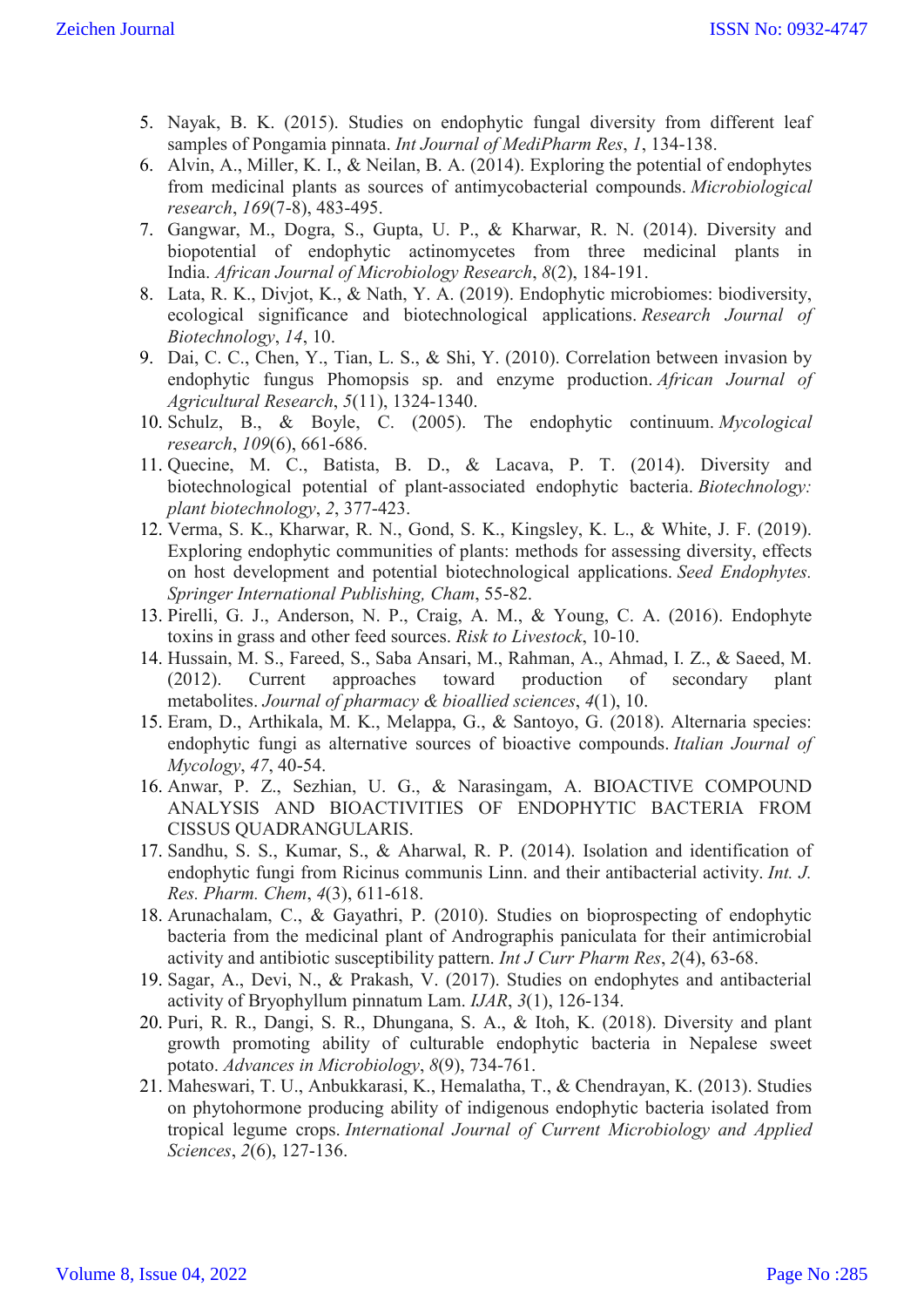- 22. Hanada, R. E., Pomella, A. W. V., Costa, H. S., Bezerra, J. L., Loguercio, L. L., & Pereira, J. O. (2010). Endophytic fungal diversity in Theobroma cacao (cacao) and T. grandiflorum (cupuaçu) trees and their potential for growth promotion and biocontrol of black-pod disease. *Fungal Biology*, *114*(11-12), 901-910.
- 23. Sasirekha, B., & Srividya, S. (2016). Siderophore production by Pseudomonas aeruginosa FP6, a biocontrol strain for Rhizoctonia solani and Colletotrichum gloeosporioides causing diseases in chilli. *Agriculture and Natural Resources*, *50*(4), 250-256.
- 24. Pietro-Souza, W., de Campos Pereira, F., Mello, I. S., Stachack, F. F. F., Terezo, A. J., da Cunha, C. N., ... & Soares, M. A. (2020). Mercury resistance and bioremediation mediated by endophytic fungi. *Chemosphere*, *240*, 124874.
- 25. Chen, L., Luo, S., Xiao, X., Guo, H., Chen, J., Wan, Y., ... & Zeng, G. (2010). Application of plant growth-promoting endophytes (PGPE) isolated from Solanum nigrum L. for phytoextraction of Cd-polluted soils. *Applied soil ecology*, *46*(3), 383- 389.
- 26. Soldi, E., Casey, C., Murphy, B. R., & Hodkinson, T. R. (2020). Fungal endophytes for grass based bioremediation: an endophytic consortium isolated from Agrostis stolonifera stimulates the growth of Festuca arundinacea in lead contaminated soil. *Journal of Fungi*, *6*(4), 254.
- 27. Hussain, A., Hamayun, M., Rahman, H., Iqbal, A., Shah, M., Irshad, M., ... & Islam, B. (2018). Bioremediation of hexavalent chromium by endophytic fungi; safe and improved production of Lactuca sativa L. *Chemosphere*, *211*, 653-663.
- 28. Tang, L., Hamid, Y., Zehra, A., Sahito, Z. A., He, Z., Beri, W. T., ... & Yang, X. (2020). Fava bean intercropping with Sedum alfredii inoculated with endophytes enhances phytoremediation of cadmium and lead co-contaminated field. *Environmental Pollution*, *265*, 114861.
- 29. Babu, A. G., Kim, J. D., & Oh, B. T. (2013). Enhancement of heavy metal phytoremediation by Alnus firma with endophytic Bacillus thuringiensis GDB-1. *Journal of hazardous materials*, *250*, 477-483.
- 30. Germaine, K. J., Keogh, E., Ryan, D., & Dowling, D. N. (2009). Bacterial endophytemediated naphthalene phytoprotection and phytoremediation. *FEMS microbiology letters*, *296*(2), 226-234.
- 31. Syranidou, E., Christofilopoulos, S., Politi, M., Weyens, N., Venieri, D., Vangronsveld, J., & Kalogerakis, N. (2017). Bisphenol-A removal by the halophyte Juncus acutus in a phytoremediation pilot: Characterization and potential role of the endophytic community. *Journal of hazardous materials*, *323*, 350-358.
- 32. Strobel, G. A., Knighton, W. B., Kluck, K., Ren, Y., Livinghouse, T., Griffin, M., ... & Sears, J. (2010). The production of myco-diesel hydrocarbons and their derivatives by the endophytic fungus Gliocladium roseum (NRRL 50072). *Microbiology*, *156*(2), 3830-3833.
- 33. Shaw, J. J., Spakowicz, D. J., Dalal, R. S., Davis, J. H., Lehr, N. A., Dunican, B. F., ... & Strobel, S. A. (2015). Biosynthesis and genomic analysis of medium-chain hydrocarbon production by the endophytic fungal isolate Nigrograna mackinnonii E5202H. *Applied microbiology and biotechnology*, *99*(8), 3715-3728.
- 34. Ahamed, A., & Ahring, B. K. (2011). Production of hydrocarbon compounds by endophytic fungi Gliocladium species grown on cellulose. *Bioresource technology*, *102*(20), 9718-9722.
- 35. Banerjee, D., Strobel, G. A., Booth, B., Sears, J., Spakowicz, D., & Busse, S. (2010). An endophytic Myrothecium inundatum producing volatile organic compounds. *Mycosphere*, *1*(3), 241-247.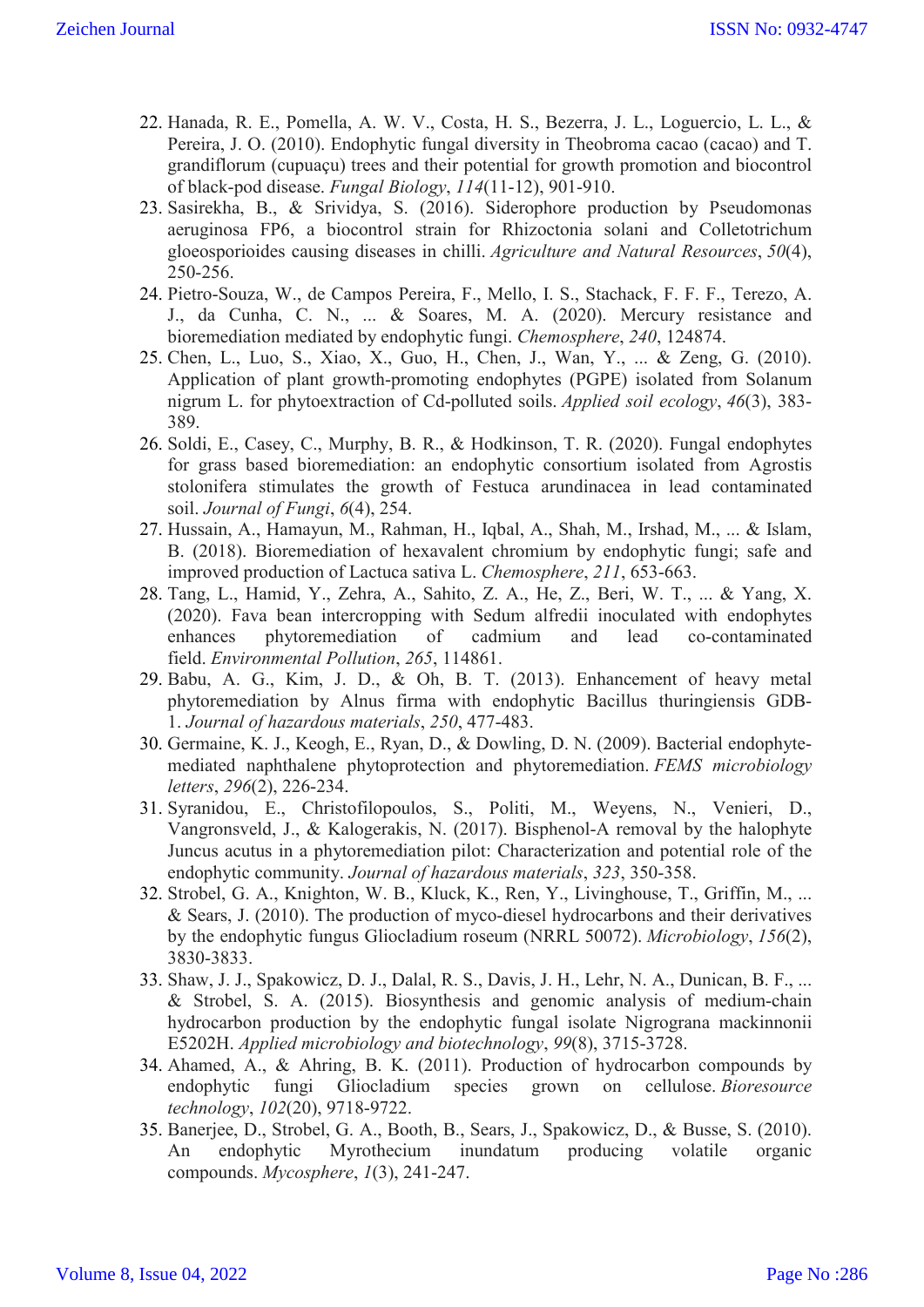- 36. Li, J., Zhao, G. Z., Chen, H. H., Wang, H. B., Qin, S., Zhu, W. Y., ... & Li, W. J. (2008). Antitumour and antimicrobial activities of endophytic streptomycetes from pharmaceutical plants in rainforest. *Letters in applied microbiology*, *47*(6), 574-580.
- 37. Miller, K. I., Qing, C., Sze, D. M. Y., & Neilan, B. A. (2012). Investigation of the biosynthetic potential of endophytes in traditional Chinese anticancer herbs. *PLoS One*, *7*(5), e35953.
- 38. Alurappa, R., & Chowdappa, S. (2018). Antimicrobial activity and phytochemical analysis of endophytic fungal extracts isolated from ethno-pharmaceutical plant Rauwolfia tetraphylla L. *Journal of Pure and Applied Microbiology*, *12*(1), 317-32.
- 39. Chandra, S. (2012). Endophytic fungi: novel sources of anticancer lead molecules. *Applied microbiology and biotechnology*, *95*(1), 47-59.
- 40. Chowdhary, K., & Kaushik, N. (2015). Fungal endophyte diversity and bioactivity in the Indian medicinal plant Ocimum sanctum Linn. *Plos one*, *10*(11), e0141444.
- 41. Raj, A. J., Selvaraj, A., Gopalakrishnan, V. K., & Dorairaj, S. (2010). Antimicrobial profile of Cissus quadrangularis. *J. Herbal Med. Toxicol*, *4*(2), 177-180.
- 42. Katoch, M., & Pull, S. (2017). Endophytic fungi associated with Monarda citriodora, an aromatic and medicinal plant and their biocontrol potential. *Pharmaceutical biology*, *55*(1), 1528-1535.
- 43. Strobel, G. (2006). Harnessing endophytes for industrial microbiology. *Current opinion in microbiology*, *9*(3), 240-244.
- 44. Hussain, Z., Arslan, M., Malik, M. H., Mohsin, M., Iqbal, S., & Afzal, M. (2018). Integrated perspectives on the use of bacterial endophytes in horizontal flow constructed wetlands for the treatment of liquid textile effluent: phytoremediation advances in the field. *Journal of environmental management*, *224*, 387-395.
- 45. Finch, S. C., Pennell, C. G. L., Kerby, J. W. F., & Cave, V. M. (2016). Mice find endophyte-infected seed of tall fescue unpalatable–implications for the aviation industry. *Grass and Forage Science*, *71*(4), 659-666.
- 46. Zaferanloo, B., Virkar, A., Mahon, P. J., & Palombo, E. A. (2013). Endophytes from an Australian native plant are a promising source of industrially useful enzymes. *World Journal of Microbiology and Biotechnology*, *29*(2), 335-345.
- 47. Dwibedi, V., & Saxena, S. (2020). In vitro anti-oxidant, anti-fungal and antistaphylococcal activity of resveratrol-producing endophytic fungi. *Proceedings of the National Academy of Sciences, India Section B: Biological Sciences*, *90*(1), 207-219.
- 48. Jayant, K. K., & Vijayakumar, B. S. (2021). In-vitroAnti-oxidant and anti-diabetic potential of endophytic fungi associated with Ficus religiosa. *Italian Journal of Mycology*, *50*, 10-20.
- 49. Selim, K. A., Elkhateeb, W. A., Tawila, A. M., El-Beih, A. A., Abdel-Rahman, T. M., El-Diwany, A. I., & Ahmed, E. F. (2018). Antiviral and antioxidant potential of fungal endophytes of Egyptian medicinal plants. *Fermentation*, *4*(3), 49.
- 50. Lata, R., Chowdhury, S., Gond, S. K., & White Jr, J. F. (2018). Induction of abiotic stress tolerance in plants by endophytic microbes. *Letters in applied microbiology*, *66*(4), 268-276.
- 51. Sangamesh, M. B., Jambagi, S., Vasanthakumari, M. M., Shetty, N. J., Kolte, H., Ravikanth, G., ... & Shaanker, R. U. (2018). Thermotolerance of fungal endophytes isolated from plants adapted to the Thar Desert, India. *Symbiosis*, *75*(2), 135-147.
- 52. Rodriguez, R. J., Henson, J., Van Volkenburgh, E., Hoy, M., Wright, L., Beckwith, F., ... & Redman, R. S. (2008). Stress tolerance in plants via habitat-adapted symbiosis. *The ISME journal*, *2*(4), 404-416.
- 53. Hesse, U., Hahn, H., Andreeva, K., Förster, K., Warnstorff, K., Schöberlein, W., & Diepenbrock, W. (2004). Investigations on the influence of Neotyphodium